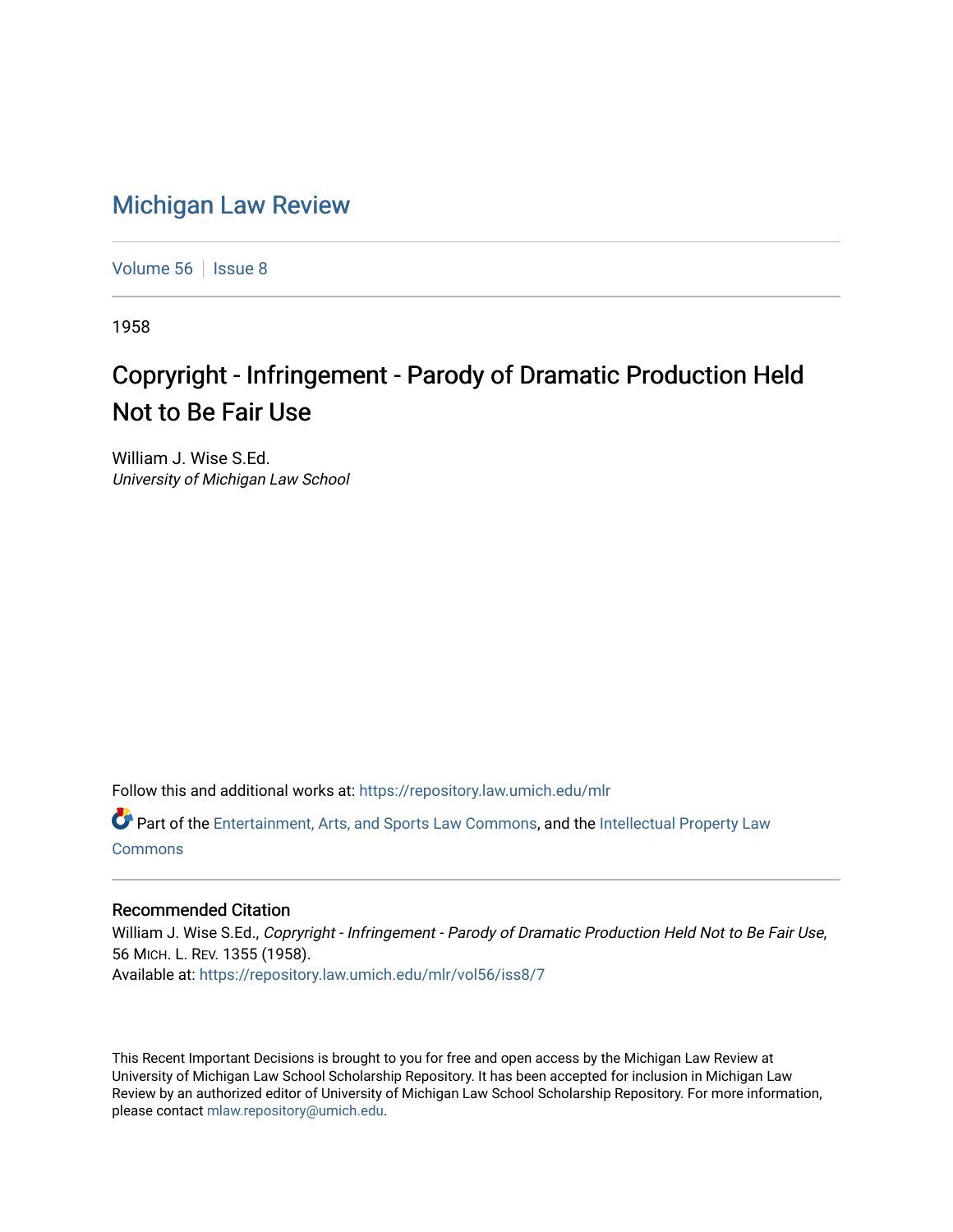COPYRIGHT-INFRINGEMENT-PARODY OF DRAMATIC PRODUCTION HELD NOT To BE FAIR UsE-Prior to December 1938, Patrick Hamilton wrote an original play entitled "Gaslight" which subsequently was published, performed and protected by copyright in both England and the United States. Loew's acquired exclusive motion picture rights to the play on October 7, 1942, and produced an original feature-length motion picture photoplay of the drama, also entitled "Gaslight." In 1945 Jack Benny sought and received permission to produce a 15-minute parody of the motion picture for his radio program. In 1953, without securing Loew's permission, Benny produced a 15-minute filmed parody of the motion picture for his television program. It was entitled "Autolight" and the locale, setting, characters, story points, development of the story and dialogue were practically identical with "Gaslight." Loew's sued to enjoin performance of the Benny program. The district court granted the injunction, holding that there had been a substantial taking of the copyrighted material and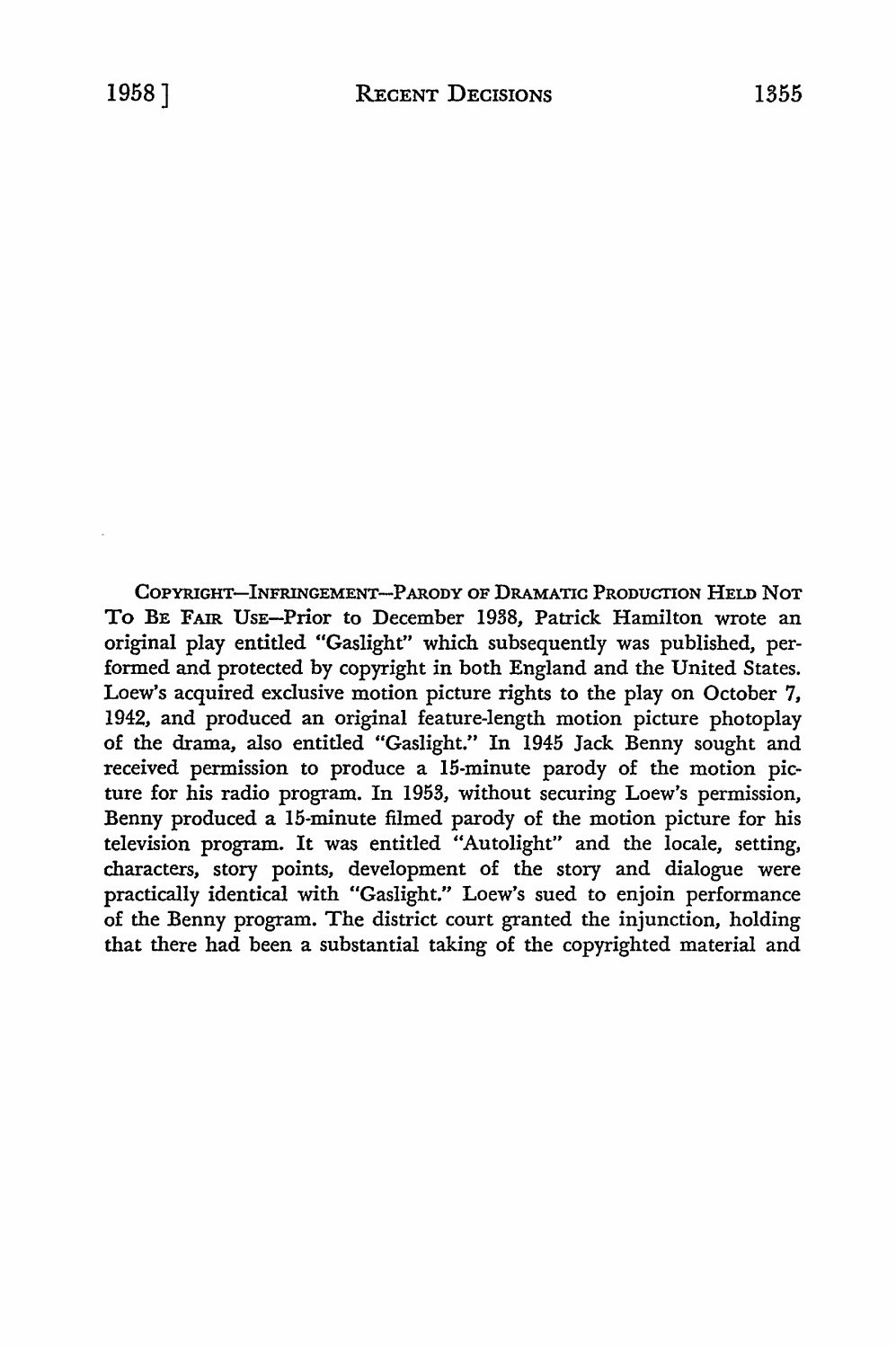that there was no defense of fair use in this instance.1 The court of appeals affirmed with language which could be interpreted as never allowing a fair use defense to infringement for parody or burlesque.2 On certiorari to the United States Supreme Court, *held,* affirmed without opinion by an equally divided court. *Columbia Broadcasting System, Inc., v. Loew's,*  356 U.S. 43 (1958), reh. den. 356 U.S. 934 (1958).

The copyright laws<sup>3</sup> were enacted under a constitutional provision which permits Congress to enact laws ". . . To promote the Progress of Science and useful Arts. . . . "4 Since furtherance of the arts rather than economic gain to the copyright owner is the primary purpose of the statute,<sup>5</sup> courts have refused to allow an individual, by copyrighting a story, to remove all of its component parts from the public domain.<sup>6</sup> Thus he has no cause of action for a mere appropriation of ideas,<sup>7</sup> bare plot,<sup>8</sup> theme,<sup>9</sup> title,<sup>10</sup> locale and setting,<sup>11</sup> or basic incidents and situations.12 Moreover, the judicially developed doctrine of fair use has given authors the right of reasonable use of certain protected material.13 In general, whether the appropriation of protected material is a "fair use" depends on the factual situation in each case.<sup>14</sup> Nevertheless, courts have applied certain tests to determine the question of infringement when the

1 Loew's, Inc. v. Columbia Broadcasting System, Inc., (S.D. Cal. 1955) 131 F. Supp. 165 at 183. ". . . Defendant may not legally appropriate [plaintiff's property right in 'Gaslight'] under the pretense that burlesque as a fair use justifies a substantial taking; [we conclude] that parodized or burlesque taking is to be treated no differently from any other appropriation; . . . the issue becomes first one of fact, i.e., what was taken and how substantial was the taking; and if it is determined that there was a substantial taking, infringement exists."

2 Benny v. Loew's, Inc., (9th Cir. 1956) 239 F. (2d) 532 at 536-537. ". . . no federal court ... has supposed that there was a doctrine of fair use applicable to copying the substance of a dramatic work, and presenting it, with few variations, as a burlesque.... Otherwise, any individual ... could appropriate, in its entirety, a serious and famous dramatic work, protected by copyright, merely by introducing comic devices. . • . One person has the sole right to do this-the copyright owner.  $\ldots$ ."

317 U.S.C. (1952) §1 et seq.

<sup>4</sup>U.S. CONST., art. I, §8.

<sup>5</sup>Mazer v. Stein, 347 U.S. 201 at 219 (1954).

<sup>6</sup>Becker v. Loew's, Inc., (7th Cir. 1943) 133 F. (2d) 889 at 891.

<sup>7</sup>Mazer v. Stein, note 5 supra, at 217.

8 Dymow v. Bolton, (2d Cir. 1926) 11 F. (2d) 690.

9 Dellar v. Samuel Goldwyn, Inc., (2d Cir. 1945) 150 F. (2d) 612.

10 Becker v. Loew's, Inc., note 6 supra. But an action for unfair competition may lie. Warner Bros. Pictures, Inc. v. Majestic Pictures Corp., (2d Cir. 1934) 70 F. (2d) 310.

11 Caruthers v. R.K.O. Radio Pictures, Inc., (S.D. N.Y. 1937) 20 F. Supp. 906.

12 Harold Lloyd Corp. v. Witwer, (9th Cir. 1933) 65 F. (2d) I.

13 The origin of the doctrine in the United States is ordinarily attributed to Justice Story in Folsom v. Marsh, (C.C. Mass. 1841) 9 Fed. Cas. 342, No. 4,901. For a modern application of the doctrine see, e.g., Broadway Music Corp. v. F-R Publishing Corp., (S.D. N.Y. 1940) 31 F. Supp. 817; Karil v. Curtis Publishing Co., (E.D. Wis. 1941) 39 F. Supp. 836, noted in 15 So. CAL. L. REv. 249 (1942). See also the comprehensive article by Judge Yankwich, "What Is Fair Use," 22 UNrv. CHI. L. REv. 203 (1954).

14 Simms v. Stanton, (N.D. Cal. 1896) 75 F. 6.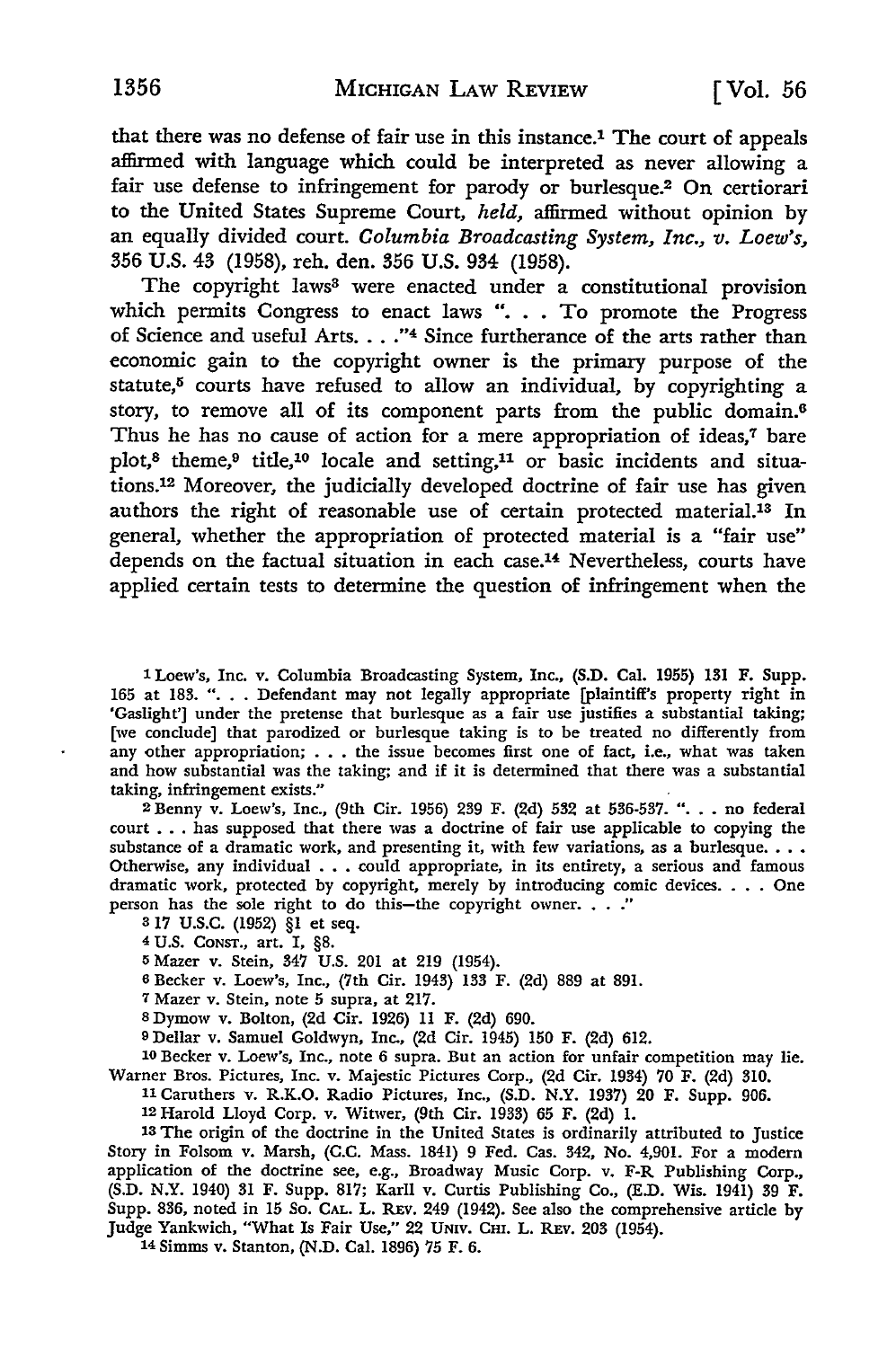defense is raised. They generally consider (1) the quantity and importance of the portions taken, (2) their relation to the work of which they are a portion, and (3) the economic effect of the material used.15 Whether the appropriation is more than that allowed by fair use usually depends on whether, in the light of these tests, the mind of the individual viewing the appropriated material sees it as substantially an embodiment of the original expression.16 While the doctrine has been extensively developed in some areas,17 very little authority exists in the area of parody or burlesque of dramatic productions.18 The novelty and importance of the principal case stems from the economic effect of publication by modern television in comparison with the media involved in prior cases.19 The parody, if it does infringe, may in one publication destroy the value of the copyrighted work and thus, if permitted, discourage writers' creative efforts. On the other hand, parody has developed into a useful and entertaining *art,* much akin to criticism in the literary field. Though the language of the district court in the principal case could be construed to preclude the defense of fair use in the setting of parody,20 in a subsequently rendered opinion the same court recognized that if parody is to survive as an art, there must be some appropriation of the copyrighted work.21 The court of appeals in the principal case takes a much narrower view, virtually eliminating the defense of fair use in parody cases. Since affirmance by an evenly divided court is not res judicata in a similar fact situation,<sup>22</sup> the question whether the Supreme Court is willing to apply fair use still exists. Although it has been said that the decision sounds the death knell of parody,28 it may be hoped that the court, on the evidence, felt that the appropriation went beyond the bounds of fair use.

15 Yankwich, "What Is Fair Use," 22 UNIV. CHI. L. REV. 203 at 213 (1954).

16 See Nichols v. Universal Pictures Corp., (2d Cir. 1930) 45 F. (2d) 119; Twentieth Century-Fox Film Corp. v. Stonesifer, (9th Cir. 1944) 140 F. (2d) 579. Compare Green v. Minzenheimer, (S.D. N.Y. 1909) 177 F. 286, with Green v. Luby, (S.D. N.Y. 1909) 177 F. 287, for amount of appropriation which will constitute an infringement.

17 Yankwich, "What Is Fair Use," 22 UNIV. CHI. L. REV. 203 (1954).

18 See Yankwich, "Parody and Burlesque in the Law of Copyright," 33 CAN. B. REV. 1130 at 1137 (1955), for an excellent summary of English and American authority.

19 In Bloom & Hamlin v. Nixon, (E.D. Pa. 1903) 125 F. 977, the claimed infringement was in a musical comedy as was that in Green v. Minzenheimer, note 16 supra, and Green v. Luby, note 16 supra. Hill v. Whalen and Martell, (S.D. N.Y. 1914) 220 F. 359, the case which most clearly applies fair use to a burlesque, involved a dramatic performance.

20 The case has received extensive comment. Articles: Yankwich, "Parody and Burlesque in the Law of Copyright," 33 CAN. B. REV. 1130 (1955); comments: 56 CoL. L. REV. 585 (1956); 31 NOTRE DAME LAWYER 46 (1955); 4 WAYNE L. REV. 49 (1958); notes: 28 ROCKY MT. L. R.Ev. 134 (1955); 31 N.Y. UNIV. L. R.Ev. 606 (1956); 10 **S.W.** L. J. 68 (1956).

21 Columbia Pictures Corp. v. National Broadcasting Co., (S.D. Cal. 1955) 137 F. Supp. 348.

22 Hertz v. Woodman, 218 U.S. 205 at 213 (1910). 2a See N.Y. TIMES, March 18, 1958, §1, p. 1:8.